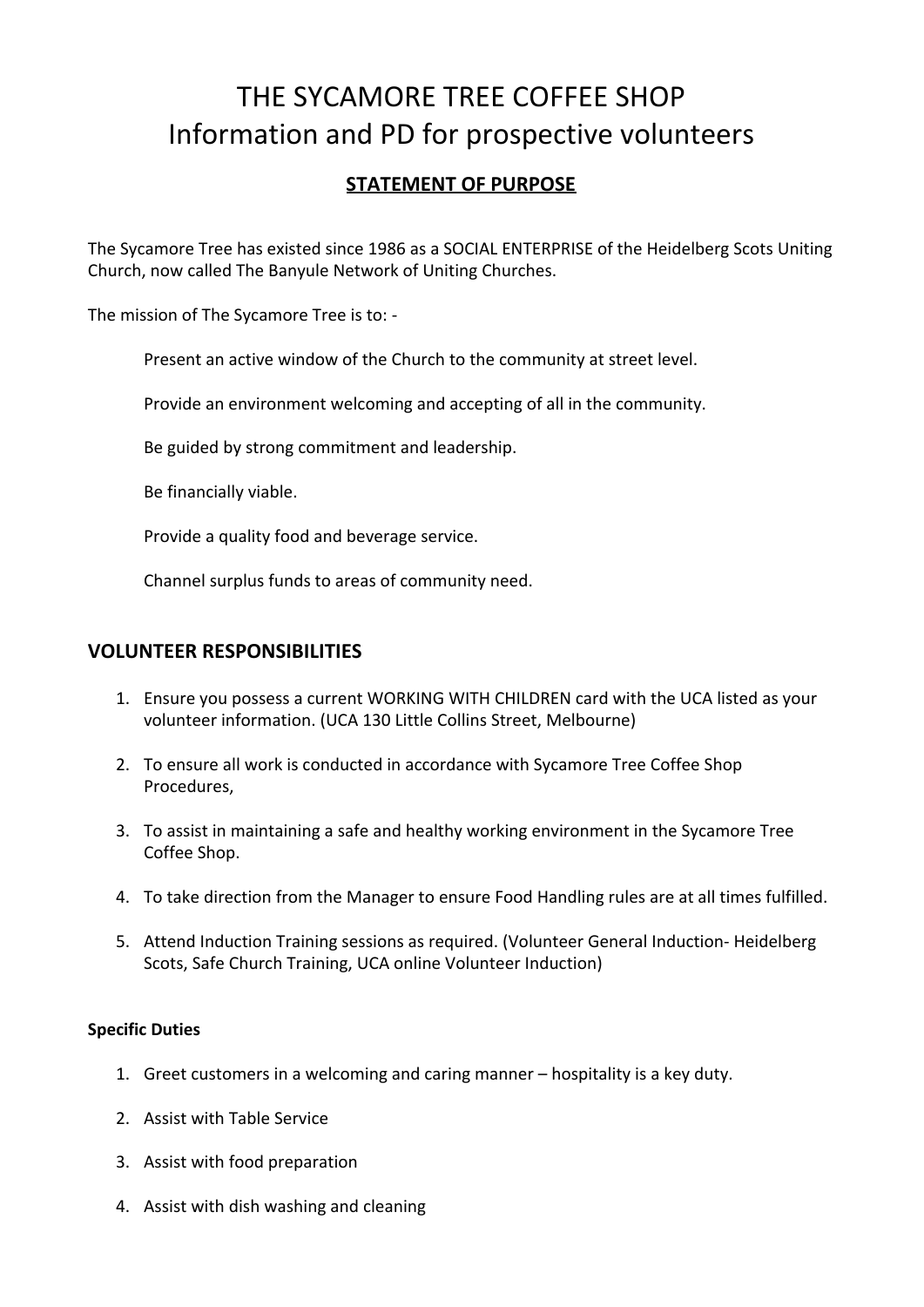5. Support the Manager as requested if there are special events or additional tasks to be completed during your shift.

#### **Knowledge and skills**

- 1. An ability to make people feel welcome
- 2. Willingness to be trained to deliver quality customer service
- 3. Willingness to be trained in high quality Food Handling methods
- 4. An interest in Outreach and Community
- 5. An interest in Social Enterprise Business Objectives

## **VOLUNTEERS' RIGHTS**

As a volunteer, you have a right to:

- 1. be recognised as a valued team member
- 2. be supported and affirmed in your role
- 3. a healthy and safe working environment
- 4. be covered by insurance
- 5. be aware of the grievance procedure within the organisation
- 6. have suggestions and thoughts about the shop thoughtfully regarded
- 7. training for the different tasks of the shop as required
- 8. be kept fully informed about progress in the shop or any anticipated changes
- 9. make suggestions on any improvement or donation ideas